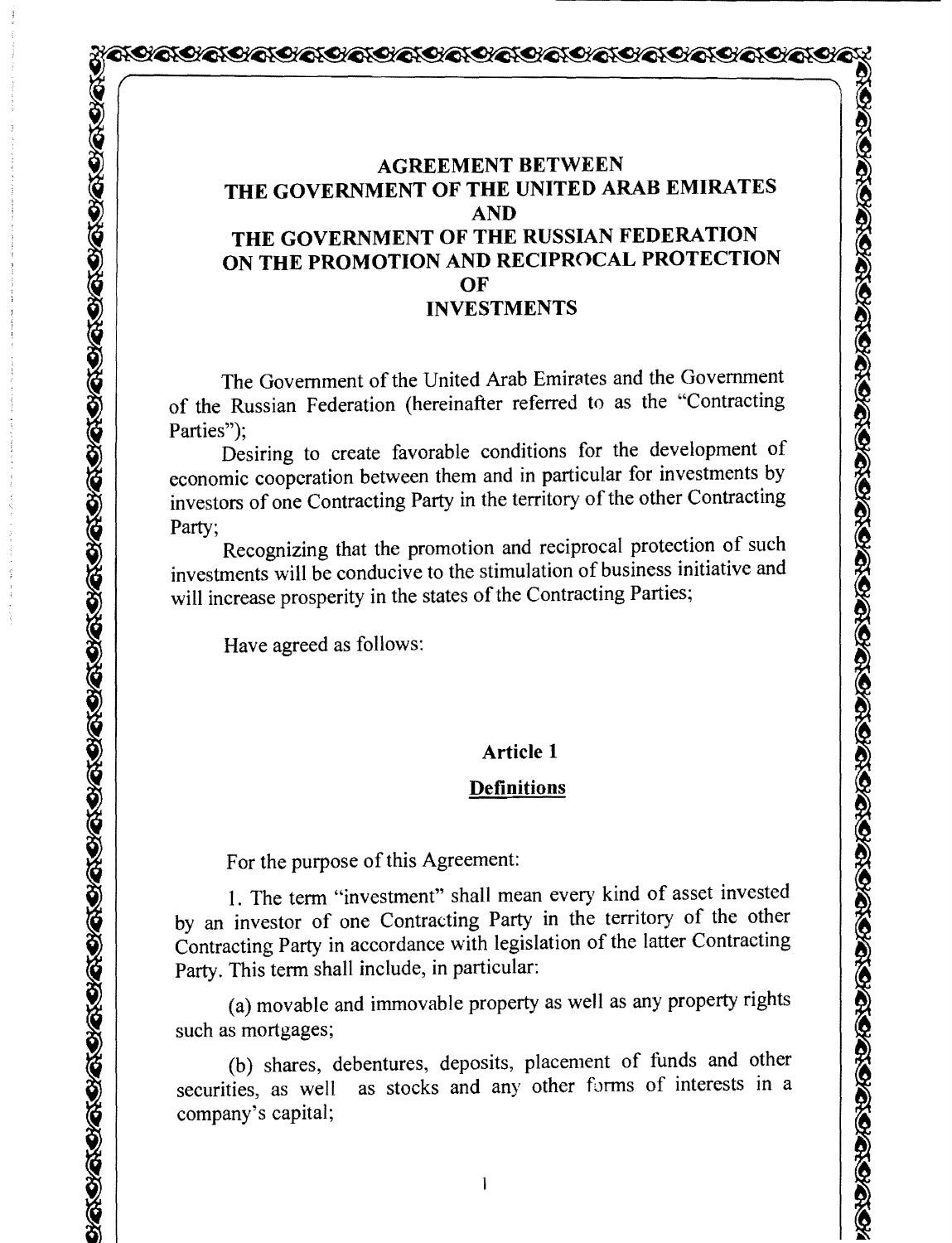(c) claims to money or performance under loan agreement or under other contract having an economic value and related to an investment;

(d) intellectual property rights, including in particular, copyrights, patents, trademarks, industrial designs, trade names as welI as know-how, trade secrets;

(e) goodwill;

(f) rights conferred by law or under contract to carry out economic activity, or by virtue of any licenses and permits pursuant to legislation.

Any alteration of the form in which assets are invested or reinvested shall not affect their character as investment provided that such alteration is not contrary to the legislation of the Contracting Party in the territory of which the investment was made.

2. The term "investor" shall mean with regard to each Contracting Party:

(a) any natural person holding the citizenship of the State of that Contracting Party in accordance with its legislation;

(b) any legal entity, constituted in accordance with the legislation of that Contracting Party, including corporation, company, association, enterprise, partnership or other organization, irrespective of whether their liabilities are limited or otherwise;

3. The term "returns" shall mean amounts yielded from investment, and include in particular profits, interest, capital gains, dividends, royalties, management, technical assistance payments or other fees; as well as returns in kind;

4. The term "territory of the Contracting Party" shall mean the territory of the United Arab Emirates or the territory of the Russian Federation, as well as the exclusive economic zone and the continental shelf, adjacent to the outer limits of the territorial sea of the respective State, over which it exercises in accordance with the international law sovereign rights and jurisdiction for the purpose of exploration, exploitation and conservation of natural resources;

5. The term "legislation of the Contracting Party" shall mean the laws and other regulations of the Russian Federation or the laws and other regulations of the United Arab Emirates;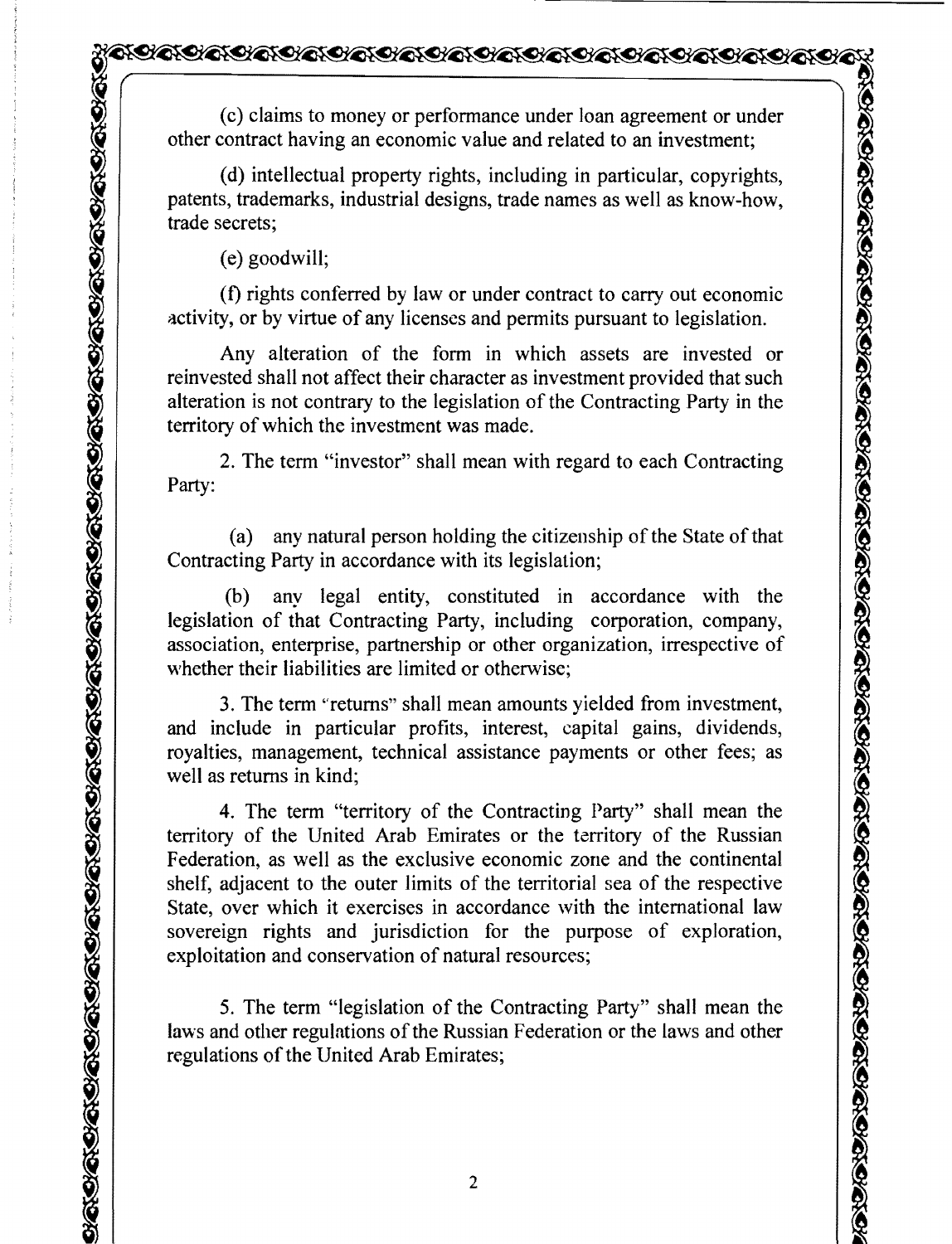6. The term "without delay" shall mean such period as normally required to fulfill the necessary formalities for the transfer of payments. The said period shall commence on the day which the request for transfer has been submitted and shall not exceed 5 working days.

#### **Article 2**

## **Promotion and Reciprocal Protection of Investments**

1. Each Contracting Party shall aspire to create favourable conditions to investors of the other Contracting Party to make investments in the territory of the former Contracting Party and shall admit such investments in accordance with legislation of the former Contracting Party.

2. Each Contracting Party in accordance with its legislation shall provide full protection in its territory to investments of investors of the other Contracting Party.

3. Neither Contracting Party shall impose any additional requirements as a condition of expansion or maintenance of investments to export goods produced, or to purchase goods or services locally, unless such additional requirements are provided for by specific written arrangement reached between the investor of the other Contracting Party and the Contracting Party in the territory of which investment was made.

## **Article 3**

## **Treatment of Investments**

1. Each Contracting Party shall ensure in its territory fair and equitable treatment of the investments made by investors of the other Contracting Party related to management, maintenance, use, enjoyment or disposal of the investments.

2. The treatment referred to in paragraph 1 of this Article shall not be less favorable than that granted by the Contracting Party to the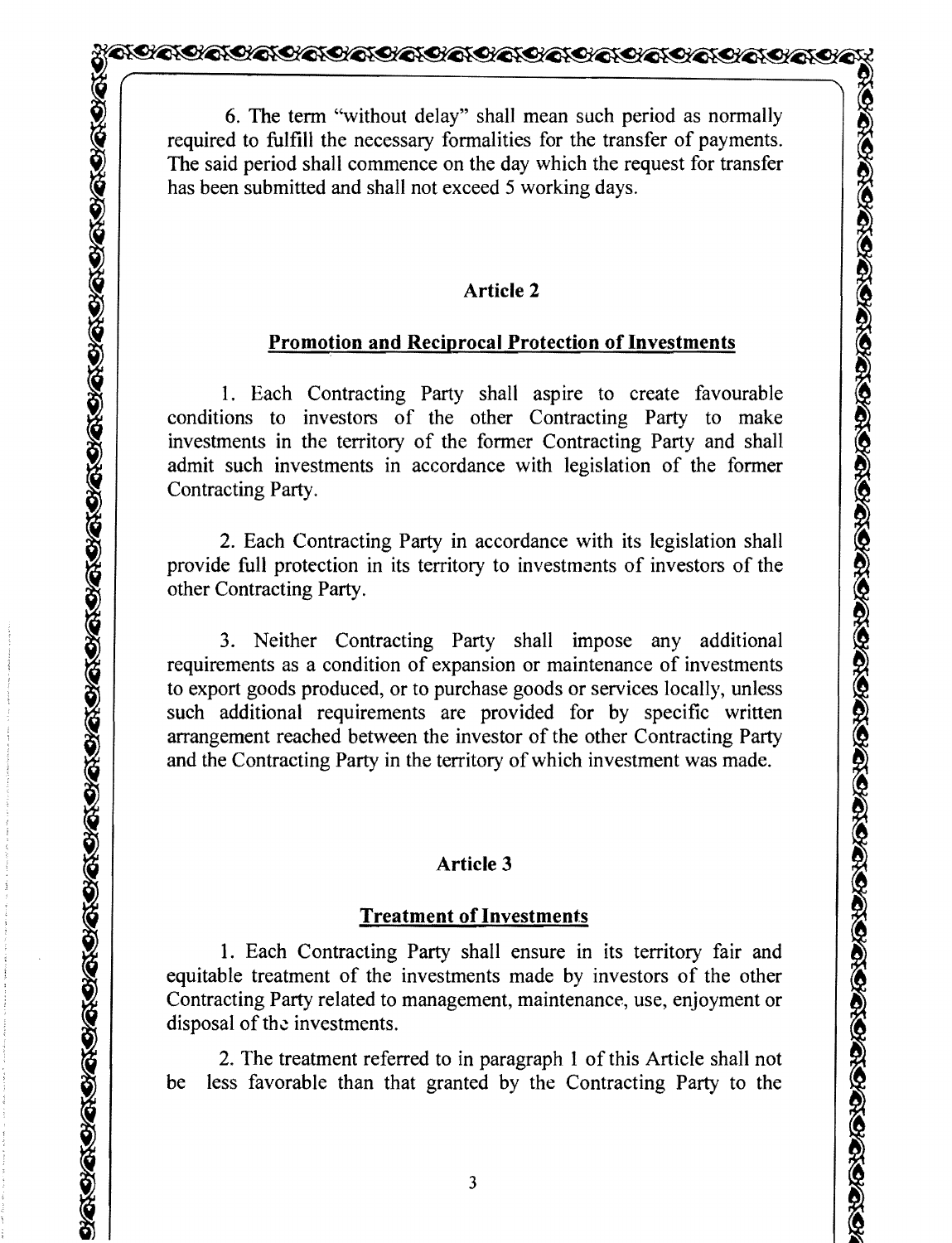investments of its own investors or to investments of investors of any third state, whichever is more favorable according to the investor.

3. Each Contracting Party shall reserve the right to apply and introduce exemptions of national treatment, granted in accordance with paragraph 1 of this Article, to foreign investors and their investments, including reinvestments.

4. The most favoured nation treatment granted in accordance with paragraph 2 of this Article shall not apply to benefits that the Contracting Party is providing or will provide in the future:

a) in connection with its participation in a free trade area, a customs or economic union;

b) by virtue of the agreements in the field of economic cooperation of the Russian Federation with the states that constituted the former Union of Soviet Socialist Republics;

c) by virtue of the Unified Economic Agreement between the Countries of the Gulf Cooperation Council of which the United Arab Emirates is a party;

d) on the basis of agreements meant to avoid double taxation, or other arrangements on taxation issues.

5. Provided that the Russian Federation becomes a member of the World Trade Organization and without prejudice to the provisions of the Articles 4, 5 and 9 of this Agreement the Contracting Parties may accord the treatment no more favourable than the treatment granted by such Contracting Party in accordance with the Agreement establishing the World Trade Organization (The WTO Agreement) signed in April 15<sup>th</sup>, 1994 including the obligations under the General Agleement on Trade in Services (GATS).

#### **Article 4**

#### **Compensation for Damages or** Losses

Investors of one Contracting Party whose investments suffer losses in the territory of the other Contracting Party as the result of war, civil disturbance or other similar circumstances shall be accorded a treatment as regards restitution, indemnification, compensation or other types of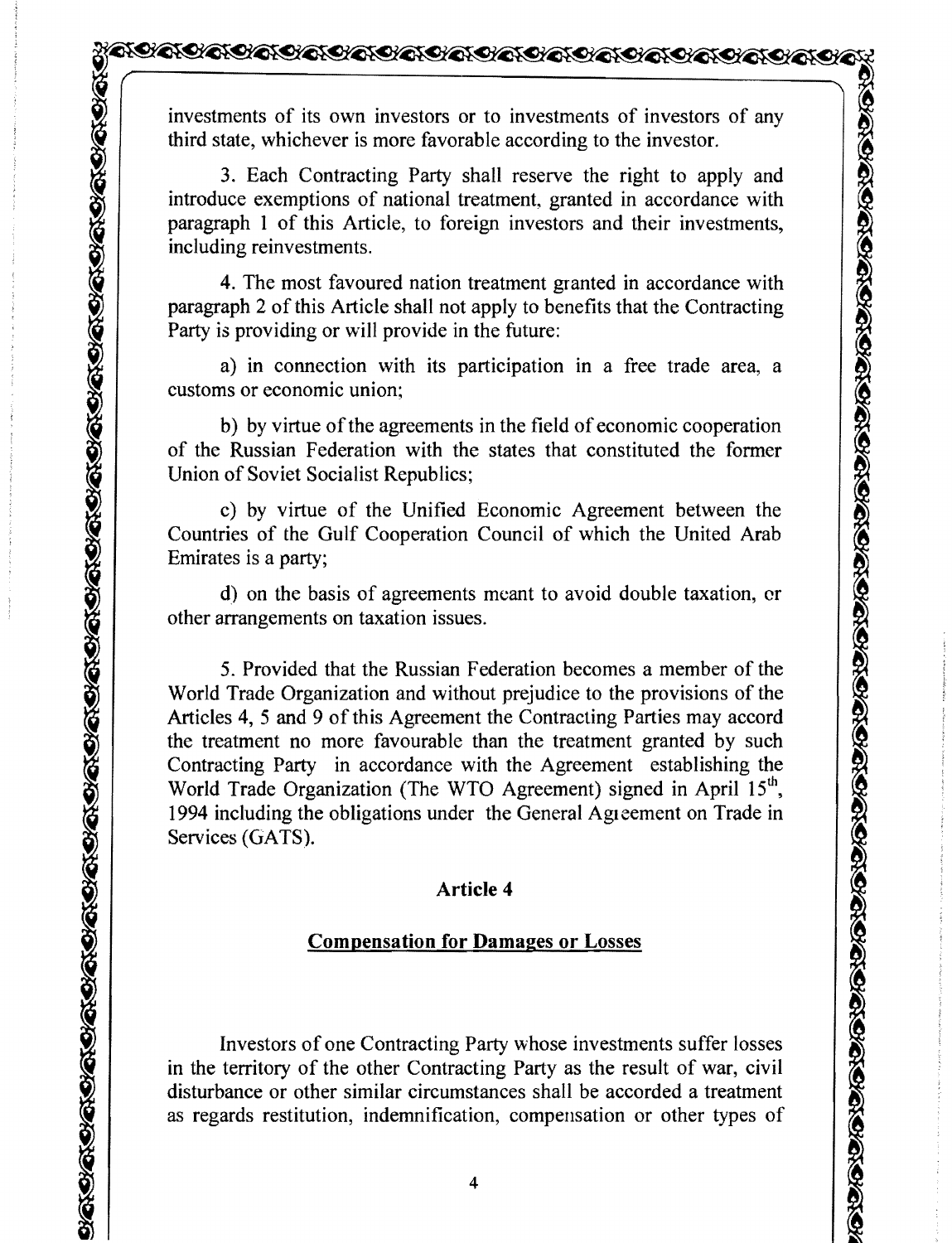settlement, not less favorable than that which the latter Contracting Party accords to investors of any third state or to its own investors.

## **Article 5**

## **Expropriation**

1. Investments made by investors of one Contracting Party in the territory of the other Contracting Party shall not be expropriated, nationalized or subjected to other measures having effect equivalent to expropriation or nationalization including measures resulting in the losses of ownership of the investments (hereinafter referred to in this Article as "expropriation"), except when such measures are taken for public interest, under due process of law of that other Contracting Party, on a non-discriminatory basis and against prompt, adequate and effective compensation.

2. The investor shall have the right to refer to the administrative bodies of the Contracting Party in the territory of which the investments were made to assess whether expropriation has been made in accordance with the principles of this Agreement.

3. The investor shall have the right to contest against the expropriation in accordance with the provisions of Article 9 of this Agreement.

4. Such compensation shall be computed on the basis of the market value of the investment immediately prior to the date when the actual or impeding expropriation has become officially known. Where the market value cannot be readily ascertained, the compensation shall be determined on equitable principles taking into account, inter alia, the capital invested depreciation, capital already repatriated, replacement value, goodwill and other relevant factors.

5. 1 he compensation shall be paid without undue delay in freely convertible currency and freely transferred from the territory of one of the Contracting Parties to the territory of the other Contracting Party in accordance with the provisions of Article 6 of this Agreement. From the moment of expropriation until the moment of payment the amount of compensation shall be subject to accrued interest at a commercial rate established on a market basis, but no lower than six months U.S. dollar credits LIBOR rate.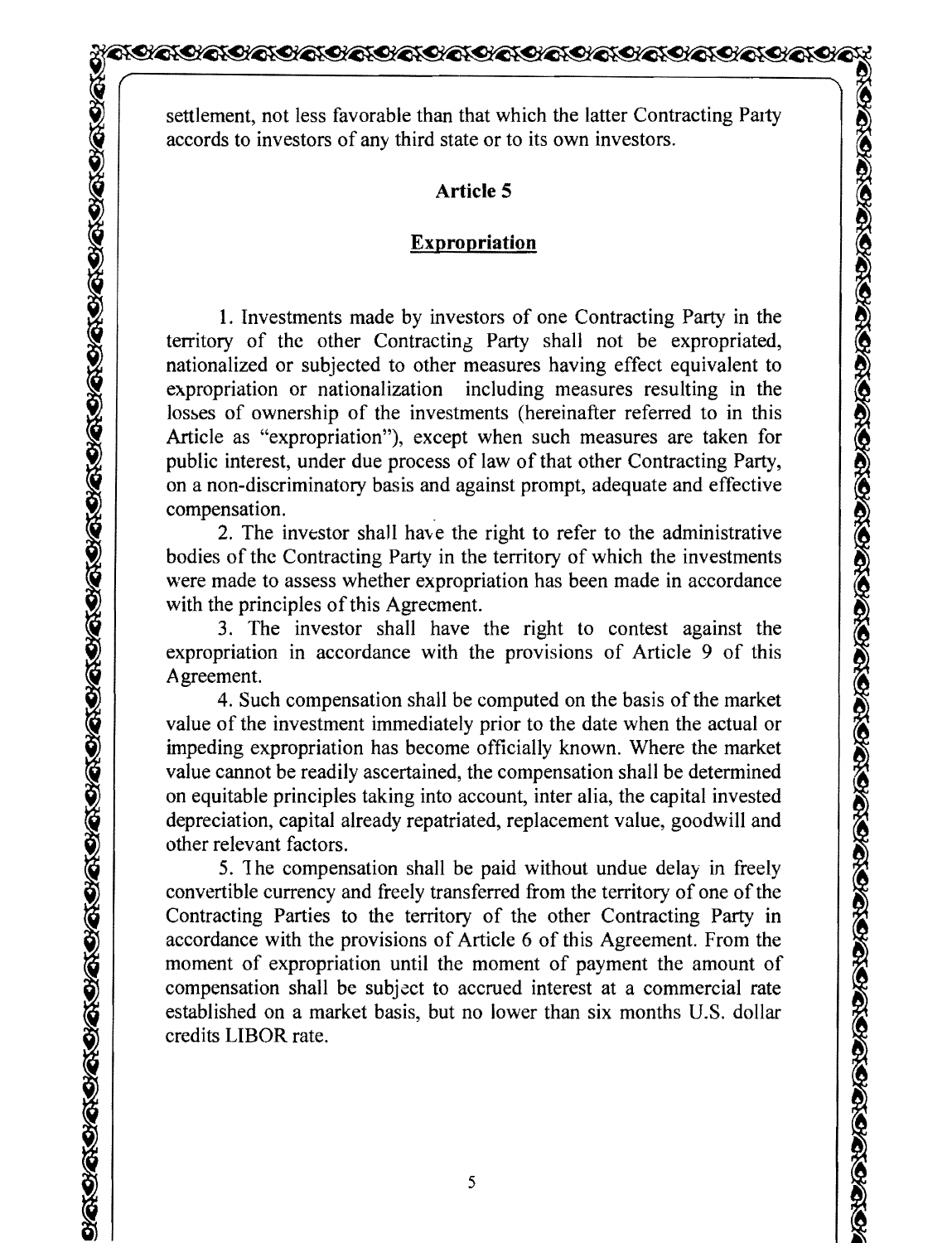#### Article 6

## Transfer of payments

1. Each Contracting Party shall guarantee to investors of the other Contracting Party upon fulfillment by them of all tax obligations free transfer abroad of payments related to an investment and in particular:

a. Capital invested and returns;

b. Funds in repayment of loans and credits recognized by both Contracting Parties as investments as well as accrued interest;

c. Proceeds from sale or full or partial liquidation of investments;

d. Compensation stipulated in Articles 4 and 5 of this Agreement;

e. Wages and other remunerations received by investor and natural persons of the other Contracting Party authorized to work in connection with investments in the territory of the former Contracting Party.

2. The transfer of payments provided for in paragraph 1 of the Article, shall be effected without delay, in a freely convertible currency and at the rate of exchange applicable on the date of transfer, pursuant to the foreign exchange legislation of the Contracting Party in whose territory the investment was made.

## Article 7

#### **Subrogation**

1. A Contracting Party or its designated agency having made payment to an investor based on a guarantee issued for non-commercial risks in relation to an investment in the territory of the other Contracting Party shall be by virtue of subrogation entitled to exercise the rights of the investor to the same extent as the said investor. Such rights shall be exercised in accordance with the legislation of the latter Contracting Party.

2. In case the legislation or administrative proceedings of the Contracting Party in the territory of which the investments were made so

6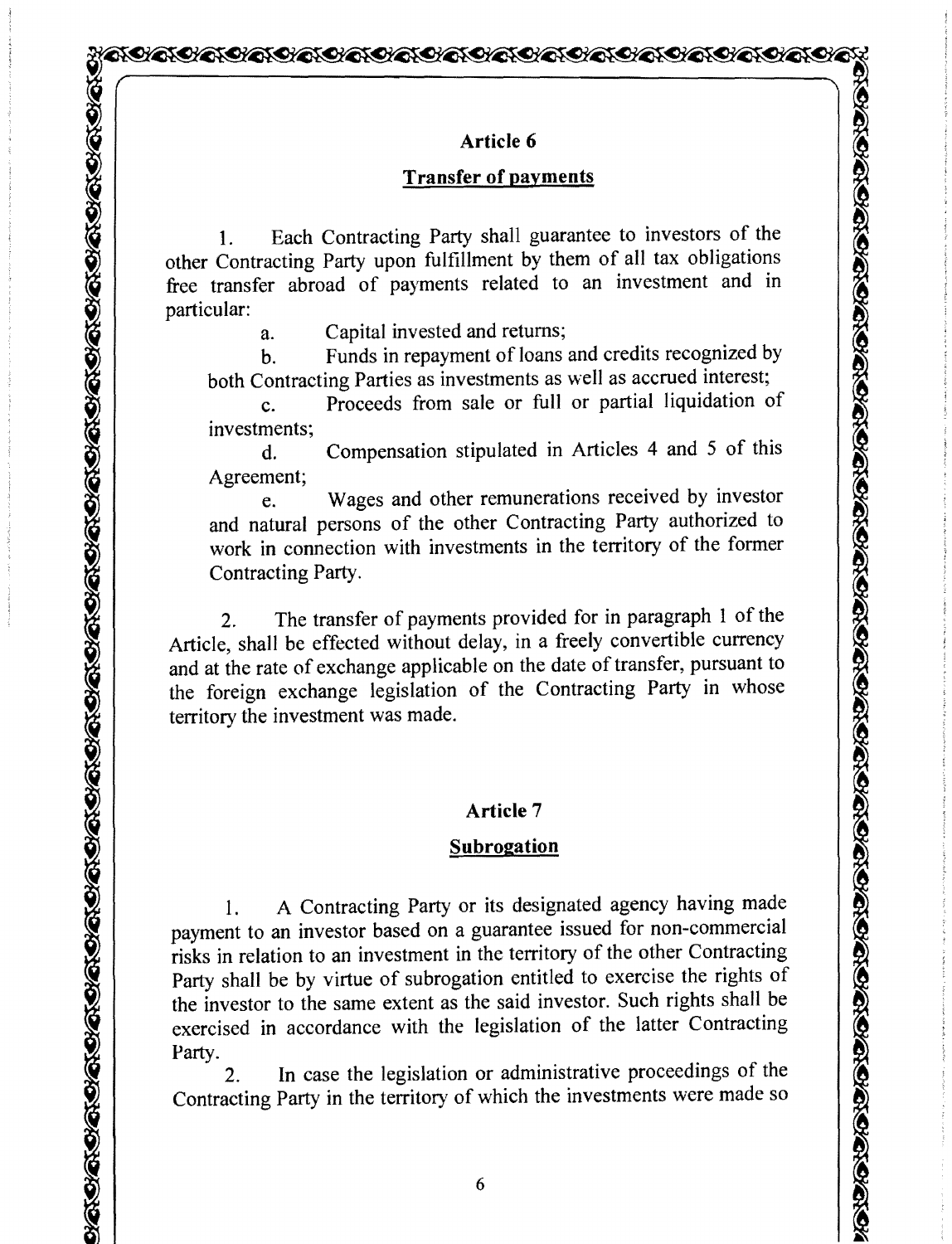require, subrogation is subject to prior consent of the competent authorities of that Contracting Party

#### **Article 8**

#### **Consultations**

The Contracting Parties may, whenever necessary, hold consultations on any matter concerning the interpretation or application of the Agreement, including on the matters of Article 5 of this Agreement.

## **Article 9**

## **Settlement of Disputes between a Contracting Party and an Investor of the other Contracting Party**

1. Disputes between one Contracting Party and an investor of the other Contracting Party arising in connection with an investment of that investor in the territory of the former Contracting Party, including disputes relating to the amount, conditions and procedure of payment of a compensation in accordance with Articles 4 and 5 or to the procedure of transfer of payments set in Article 6 of this Agreement, shall be settled if possible by way of negotiations.

2. If a dispute cannot be settled by way of negotiations during a period of six months starting from the date of the request of any party to the dispute about its settlement by way of negotiations it shall be submitted for consideration to an administrative body under the procedures established by the legislation of the Contracting Party in the territory of which the investments were made.

3. In case the dispute has not been settled in accordance with the provisions of paragraph 2 of this Article the investor has the right to submit the dispute at his choice for consideration to:

a competent court or arbitration court of the Contracting Party in the territory of which the investments were made, or

- an ad hoc arbitration court in accordance with the Arbitration Rules of the United Nations Commission on International Trade Law (UNCITRAL), or

to the International Centre for Settlement of Investment Disputes, created pursuant to the Convention on the Settlement of Investment Disputes between States and Nationals of Other States signed at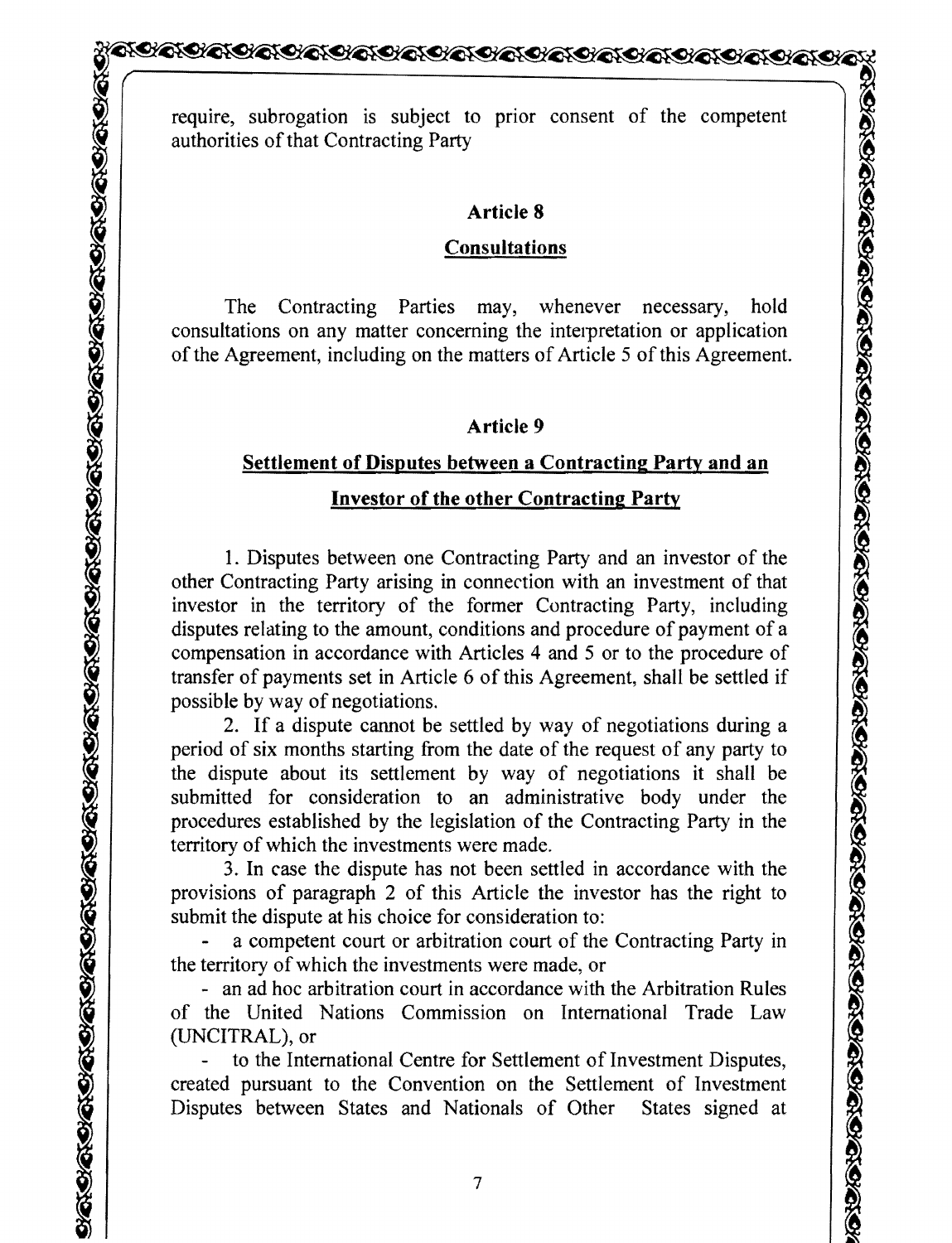Washington on 18 March 1965 for settlement of a dispute according to provisions of this Convention (subject to its entry into force for both Contracting Parties), or in accordance with the Additional Facility Rules of International Centre for Settlement of Investment Disputes (provided that Convention did not enter into force for either Contracting Party or both).

4. An Arbitration award shall be final and binding upon both partirs to the dispute. Each Contracting Party undertakes to enforce this award in acrordance with its legislation.

5. At any stage of the proceedings held under the provisions of paragraph 3 of this Article, but before the arbitral award was made, the parties to the dispute may agree on amicable settlement of the dispute.

#### **Article 10**

## **Settlement of Disputes between Contracting Parties**

1. Disputes arising between Contracting Parties out of this Agreement shall be settled amicably through negotiations and diplomatic channels.

2. If the dispute has not been settled within six months following the date on which such negotiations were requested by either Contracting Party and unless the Contracting Parties otherwise agree in writing, either Contracting Party may, by written notice to the other Contracting Part, submit the dispute to an ad hoc arbitral tribunal in accordance with the following provisions:

a. The arbitral tribunal shall be constituted as follows: each Contracting Party shall appoint one member to the tribunal and then these two members of the tribunal shall agree upon a national of a third state as the Chairman of the arbitral tribunal to be appointed by both Contracting Parties. The members of the tribunal shall be appointed within two months, and the Chairman of the tribunal within four months, from the date on which either Contracting Party has informed the other Contracting Party of its intention to submit the dispute to an arbitral tribunal;

b. If the periods specified above have not been complied with, either Contracting Party may, in the absence of any other arrangements invite the President of the International Court of Justice to make the necessary appointments. If the President of the International Court of Justice is a national of either Cuntracting Party or if he is otherwise prevented from discharging the said function, the Vice-President of the International Court of Justice shall be invited to make the necessary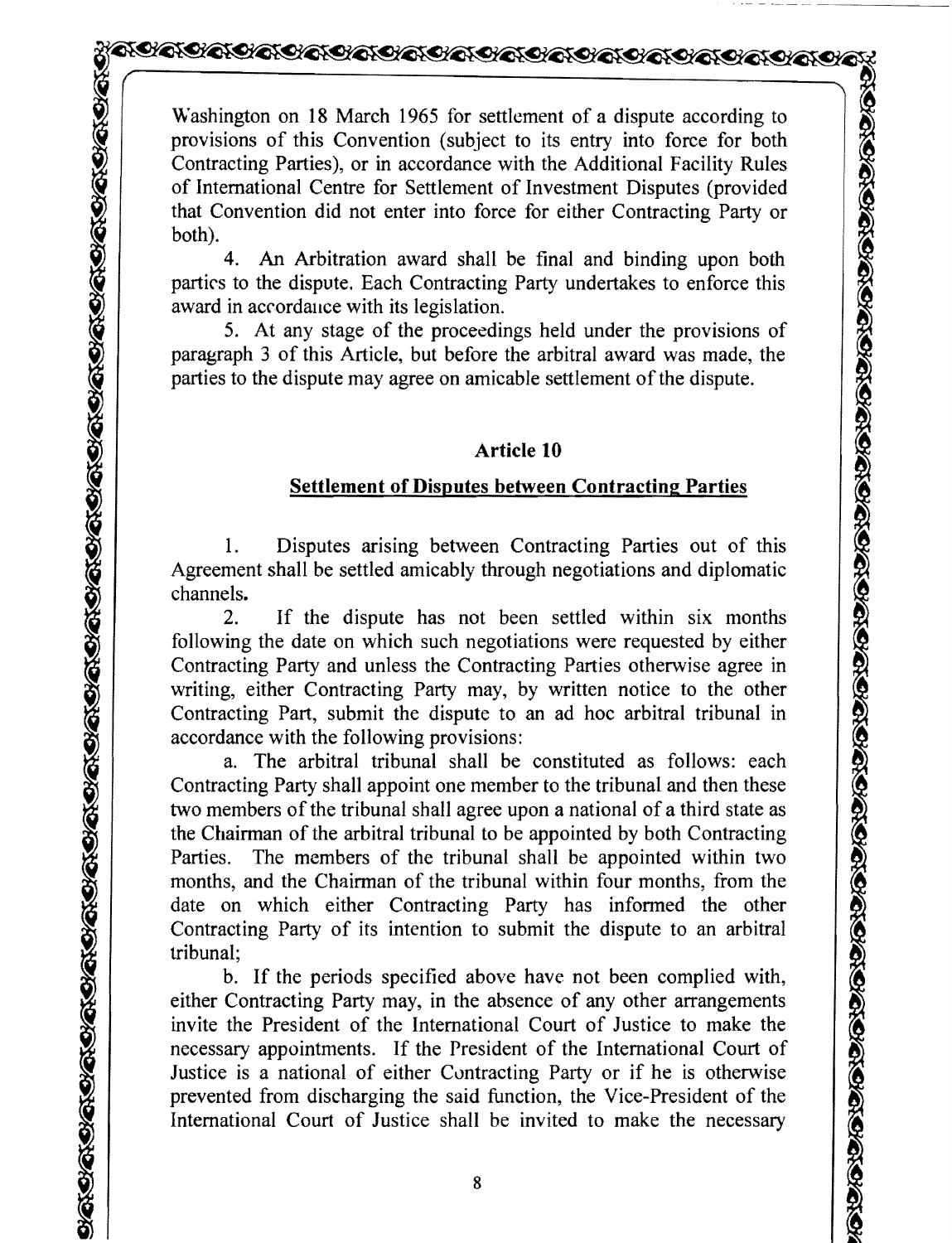appointments. If the Vice-President of the International Court of Justice is a national of either Contracting Party or if he, too, is prevented from discharging the said function, the member of the International Court of Justice next in seniority who is not a national of either Contracting Party and is not prevented from discharging the said function shall be invited to make the necessary appointments provided that the appointed members of tribunal should be nationals of a country both Contracting Parties have diplomatic relations with;

c. The arbitral tribunal shall take its decision by a majority of votes. Such decision shall be made in accordance with the norms of international law and shall be binding on both Contracting Parties. Each Contracting Party shall bear the expenses of the member of the arbitral tribunal it has appointed, as well as the expenses for its representation in the arbitration proceedings. The cost of the Chairman of the arbitral tribunal as well as other costs shall be borne in equal parts by the two Contracting Party. In all other respects, the arbitral tribunal shall determine its own procedure.

#### **Article 11**

#### **Application of other Rules and Special Commitments**

Where a matter is governed simultaneously both by this Agreement and general principles of law commonly recognized by both Contracting Parties or legislation of the Contracting Party in the territory of which the investments were made, nothing in this Agreement shall prevent either Contracting Party or any of its investors who made investments in the territory of the other Contracting Party from taking advantage of whichever rules are more favorable for the investor.

#### **Article 12**

#### **Application of the Agreement**

The provisions of this Agreement shall apply to investments made by investors of one Contracting Party in the territory of the other Contracting Party starting from 1 January 1987 but shall not apply to investment disputes arisen or settled before its entry into force.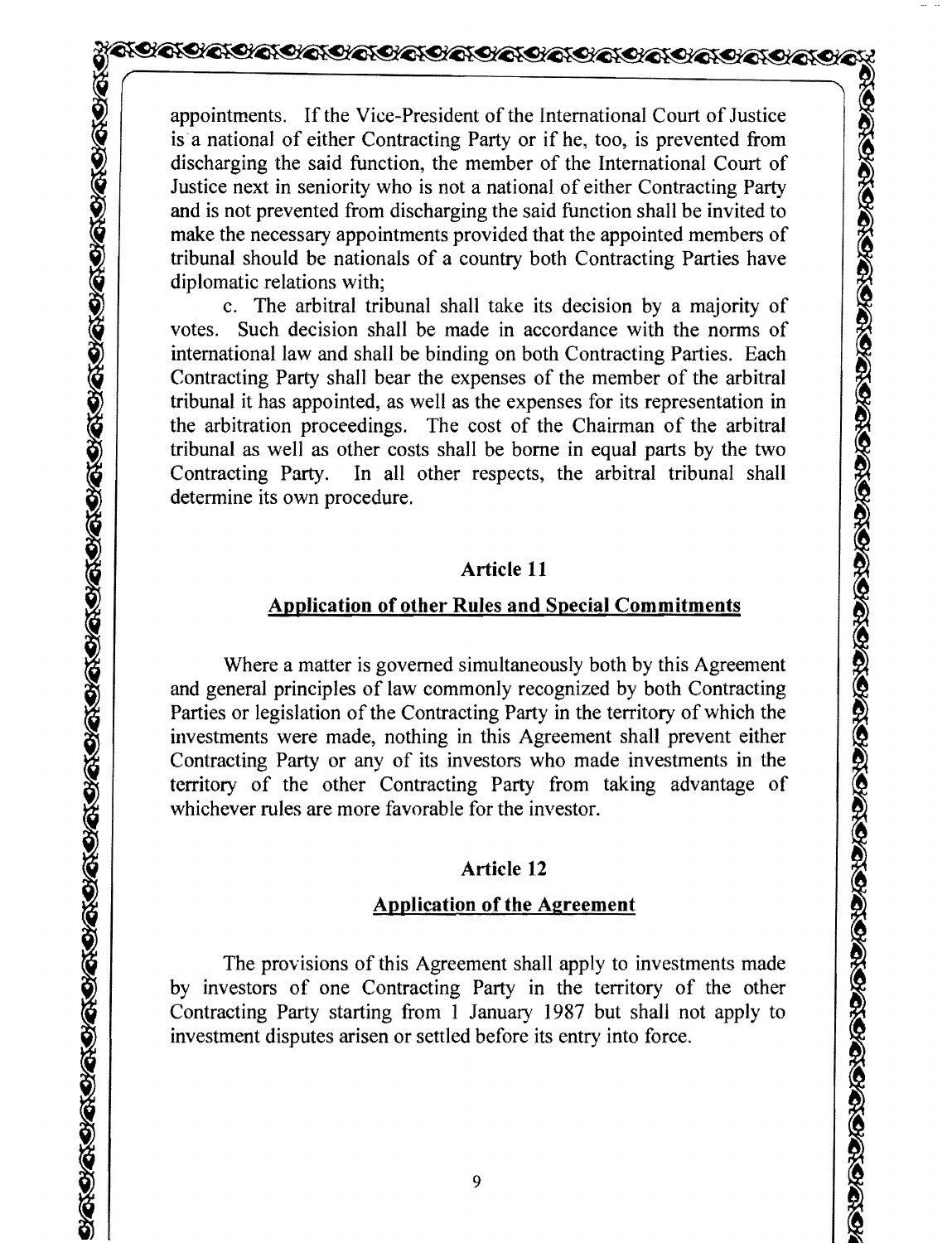#### **Article 13**

#### **Entry into Force, Duration and Termination of the Agreement**

1. Each Contracting Party shall notify in writing the other Contracting Party on the completion of its internal procedures required for entry into force of this Agreement. This Agreement shall enter into force on the date of the latter of the two notifications.

2. This Agreement shall be concluded for a period of 10 years. It will be automatically extended for subsequent 10 year periods, unless one of the Contracting Parties notifies the other Contracting Party in writing, at least twelve months before the expiry of the initial or any subsequent period of its intention to terminate this Agreement.

3. In respect of investments made prior to the date of termination of this Agreement the provisions of this Agreement shall remain in force for a further period of fifteen years from that date.

Done in duplicate at on date 2010 corresponding to in Russian, Arabic, and English languages, all texts being equally authentic. In case of divergence of interpretation, the English text shall be used.

For the Government<br>
of the Russian Federation

<u>୨୦୧୨ ଅକ୍ଟୋବନ ରାଜା କାର ସାକ୍ଷାର ସାକ୍ଷାର ସାକ୍ଷାର ସାକ୍ଷାର ସାକ୍ଷାର ସାକ୍ଷାର ସାକ୍ଷାର ସାକ୍ଷାର ସାକ୍ଷାର ସାକ୍ଷାର ସାକ୍ଷାର</u>

For the Government of the United Arab Emirates